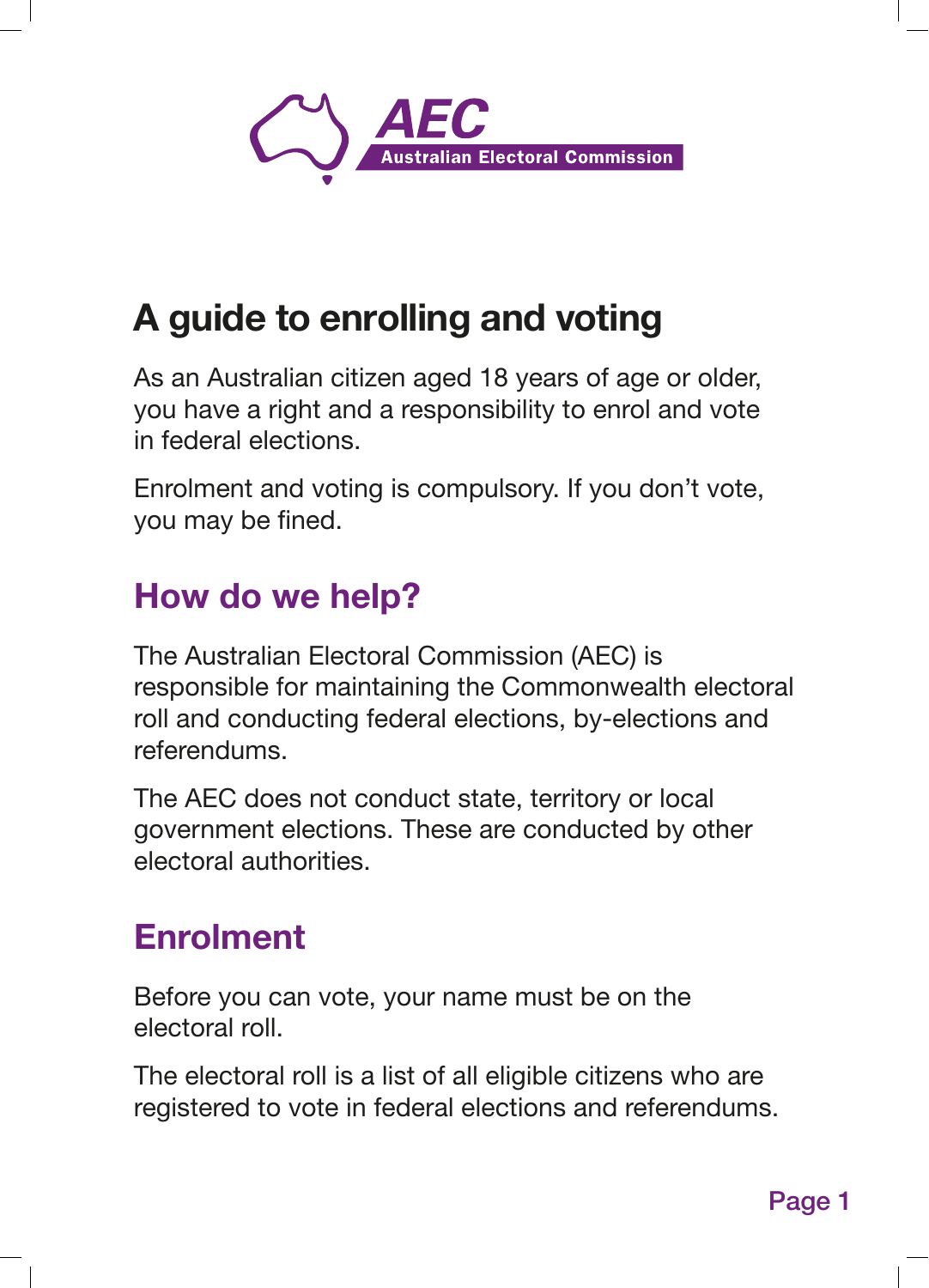### Can I enrol?

You are required by law to enrol if you:

- are 18 years of age or older
- are an Australian citizen, and
- have lived at your current address for at least a month.

If you are 16 or 17, you can enrol now so when you turn 18 you'll be ready to vote.

#### How do I enrol?

You can enrol at www.aec.gov.au/enrol.

You can also visit any AEC office for an enrolment application.

### I'm not sure if I'm enrolled

You can check your enrolment at www.aec.gov.au/check.

### If I change my address/name what do I do?

Every time you move or change your name, you need to update your enrolment with your new details.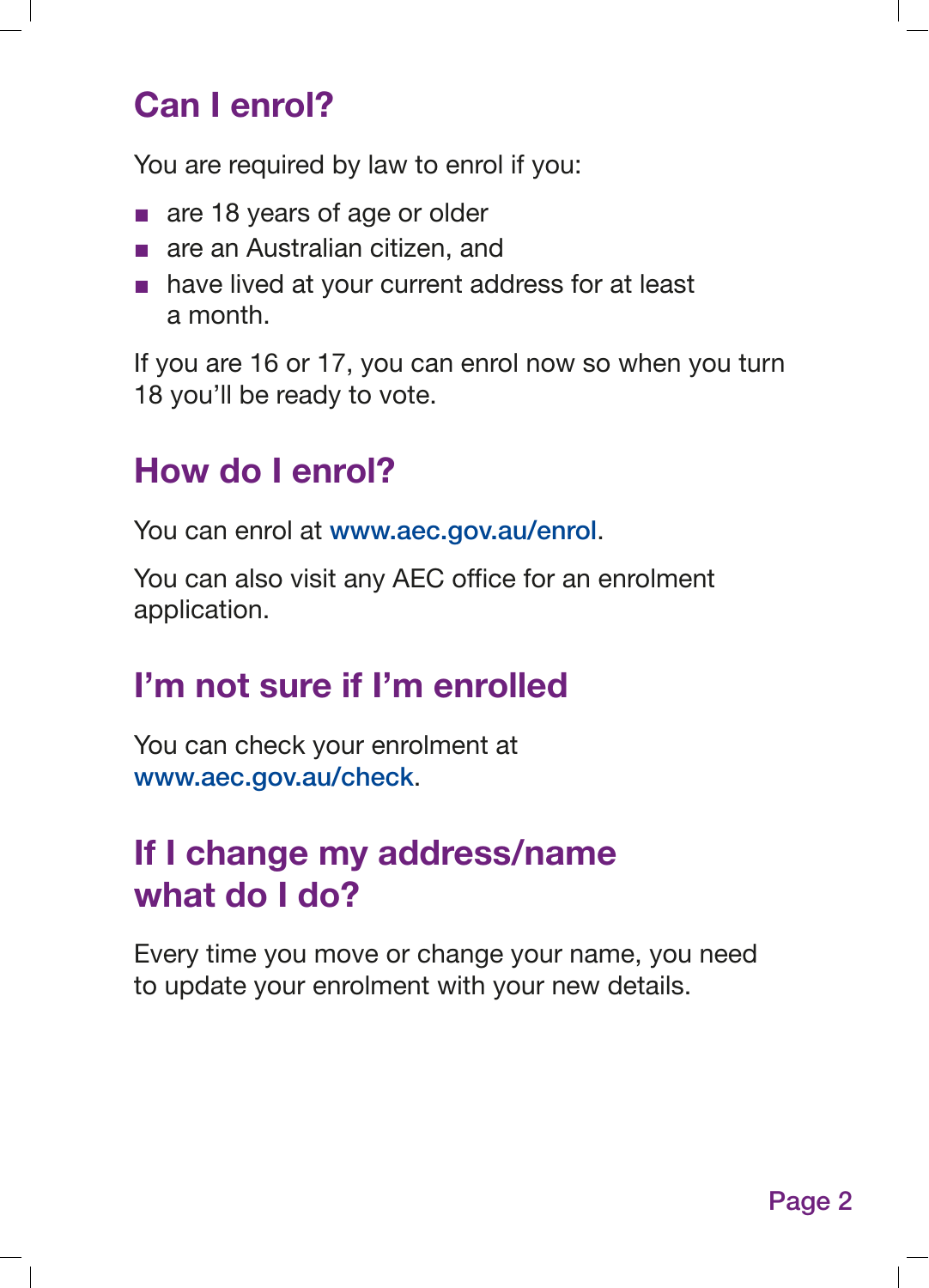You can change your details online at www.aec.gov.au. You can also visit any AEC office for an enrolment application.

### If I go overseas what should I do?

If you go overseas to work or live you should let the AEC know. If you are overseas when a federal election or referendum is announced you should also let the AEC know.

If you don't, your name could be removed from the electoral roll and you could miss out on your vote in upcoming elections.

More information is available at www.aec.gov.au/overseas.

# **Voting**

A federal election is held at least once every three years and election day is always on a Saturday. When and where you vote depends on where you will be on election day.

#### On election day

You can vote at any polling place in your home state or territory. Polling places open at 8am and close at 6pm sharp.

If you are in another state or territory and you haven't voted early, you will need to vote at an interstate voting centre.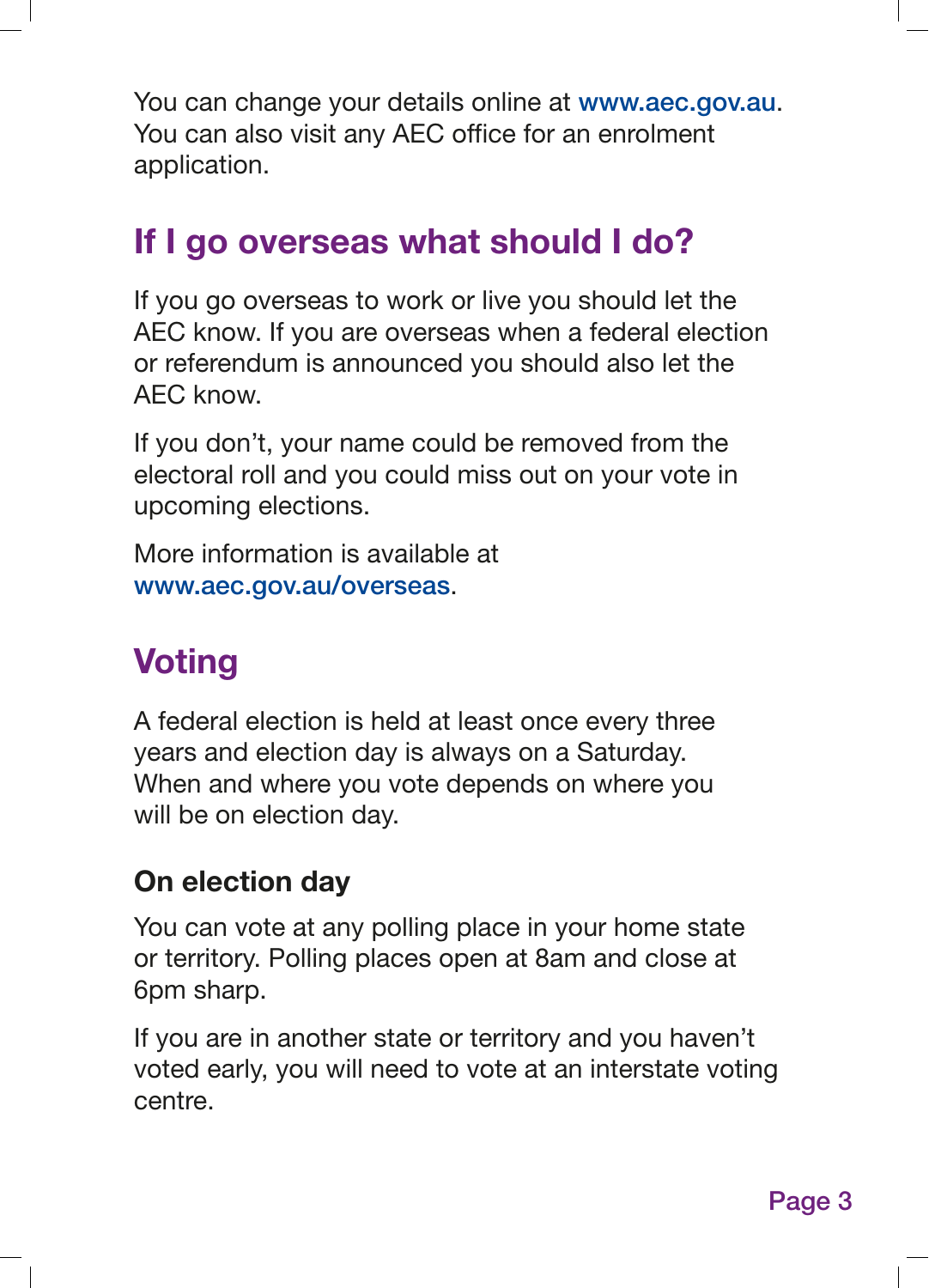A list of polling places and interstate voting centres will be available at www.aec.gov.au a few weeks before election day.

If you can't make it to a polling place on election day, you can vote early.

#### Other options

You can vote early either in person or by post if on election day you:

- are outside the electoral division where you are enrolled to vote
- are more than 8km from a polling place
- are travelling
- are unable to leave your workplace to vote
- are seriously ill, infirm or due to give birth shortly (or caring for someone who is)
- are a patient in hospital and can't vote at the hospital
- have religious beliefs that prevent you from attending a polling place
- are in prison serving a sentence of less than three years or otherwise detained
- are a silent elector
- have a reasonable fear for your safety.

Early voting centres are open in the weeks leading up to election day and their locations and opening times will be published at www.aec.gov.au.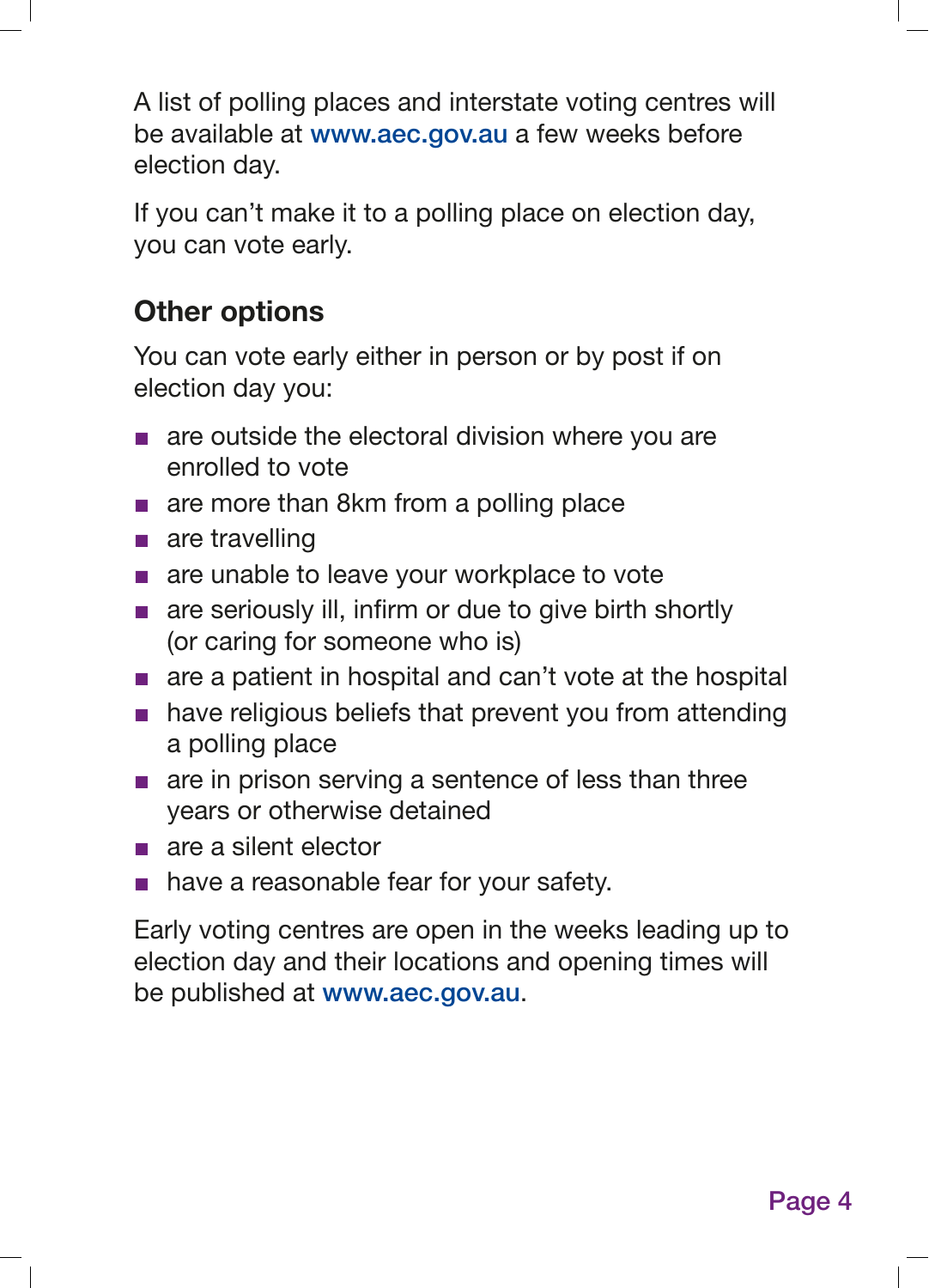To vote by post you can apply online or pick up a postal vote application form at any AEC office.

The AEC will mail out your postal voting pack after the candidates for the election have been finalised.

### Making your vote count

At a federal election, you are voting to elect people to represent you in the two houses of the Australian Parliament: the House of Representatives and the Senate.

You will receive two ballot papers:

- a green one to vote for a representative of your local area (or electoral division) in the House of Representatives, and
- a white one to vote for a representative of your state or territory in the Senate.

Instructions on how to vote are printed on the ballot papers. If you make a mistake or you are unsure what to do just ask a polling official for help.

#### Want to know more?

You can learn more about the electoral system and about enrolment and voting at www.aec.gov.au.

Translated versions are available from www.aec.gov.au/translated.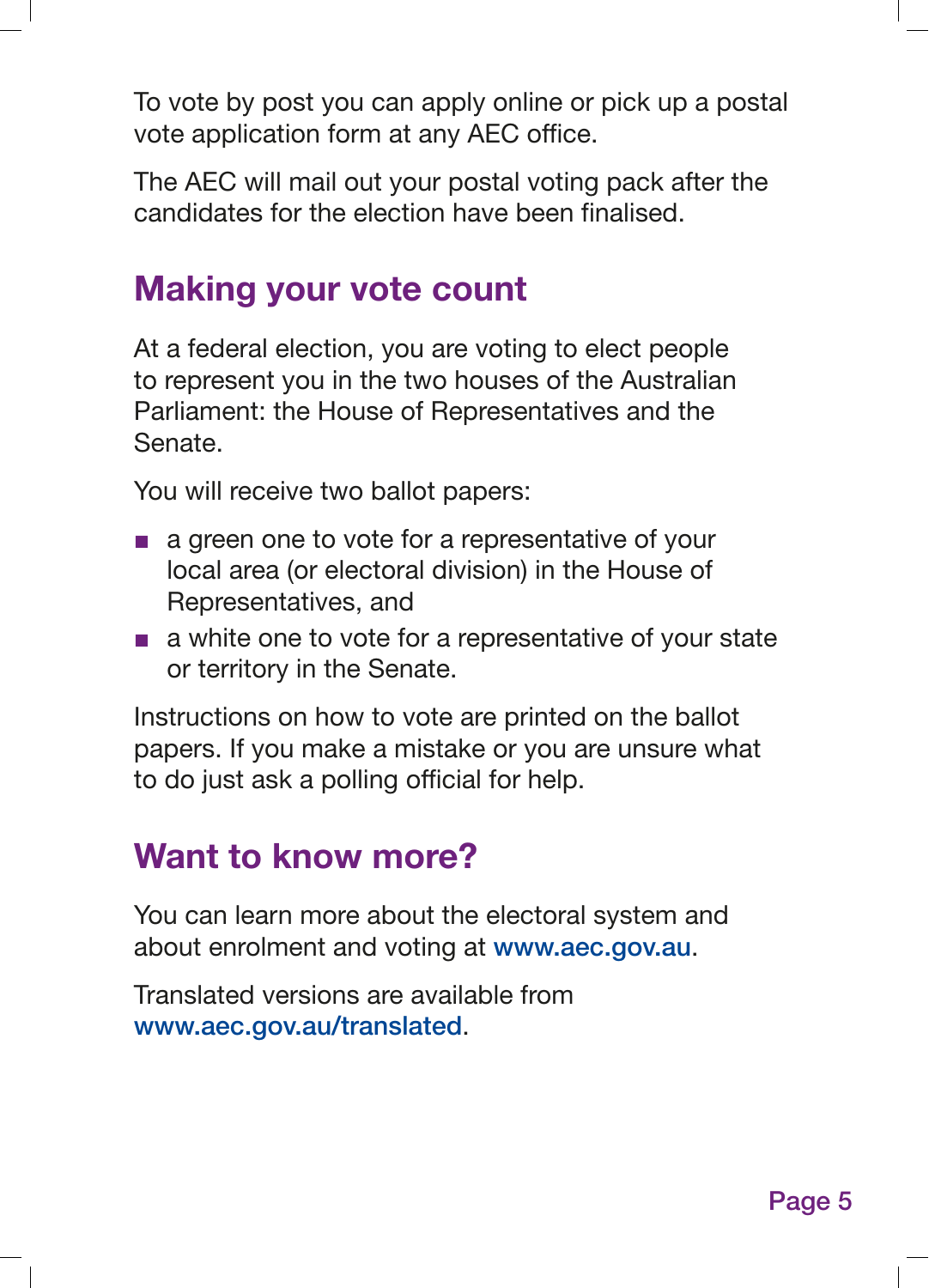For information about enrolment, voting and elections in other languages call the number listed next to your preferred language.

| العريبة                | Arabic          | 1300 720 132 |
|------------------------|-----------------|--------------|
| 廣東話                    | Cantonese       | 1300 720 135 |
| <b>Hrvatski</b>        | Croatian        | 1300 720 136 |
| Ελληνικά               | Greek           | 1300 720 137 |
| Italiano               | Italian         | 1300 720 138 |
| ខ្ចែរ                  | Khmer           | 1300 720 134 |
| 한국어                    | Korean          | 1300 720 468 |
| Македонски             | Macedonian      | 1300 720 139 |
| 普通话                    | <b>Mandarin</b> | 1300 720 142 |
| Język polski           | Polish          | 1300 720 143 |
| Português              | Portuguese      | 1300 720 145 |
| Русский язык           | <b>Russian</b>  | 1300 720 146 |
| Српски                 | Serbian         | 1300 720 147 |
| Español                | Spanish         | 1300 720 148 |
| Türkçe                 | <b>Turkish</b>  | 1300 720 149 |
| Tiếng Việt             | Vietnamese      | 1300 720 152 |
| <b>Other Languages</b> |                 | 1300 720 153 |

If you are deaf or have a hearing or speech impairment contact us through the National Relay Service: